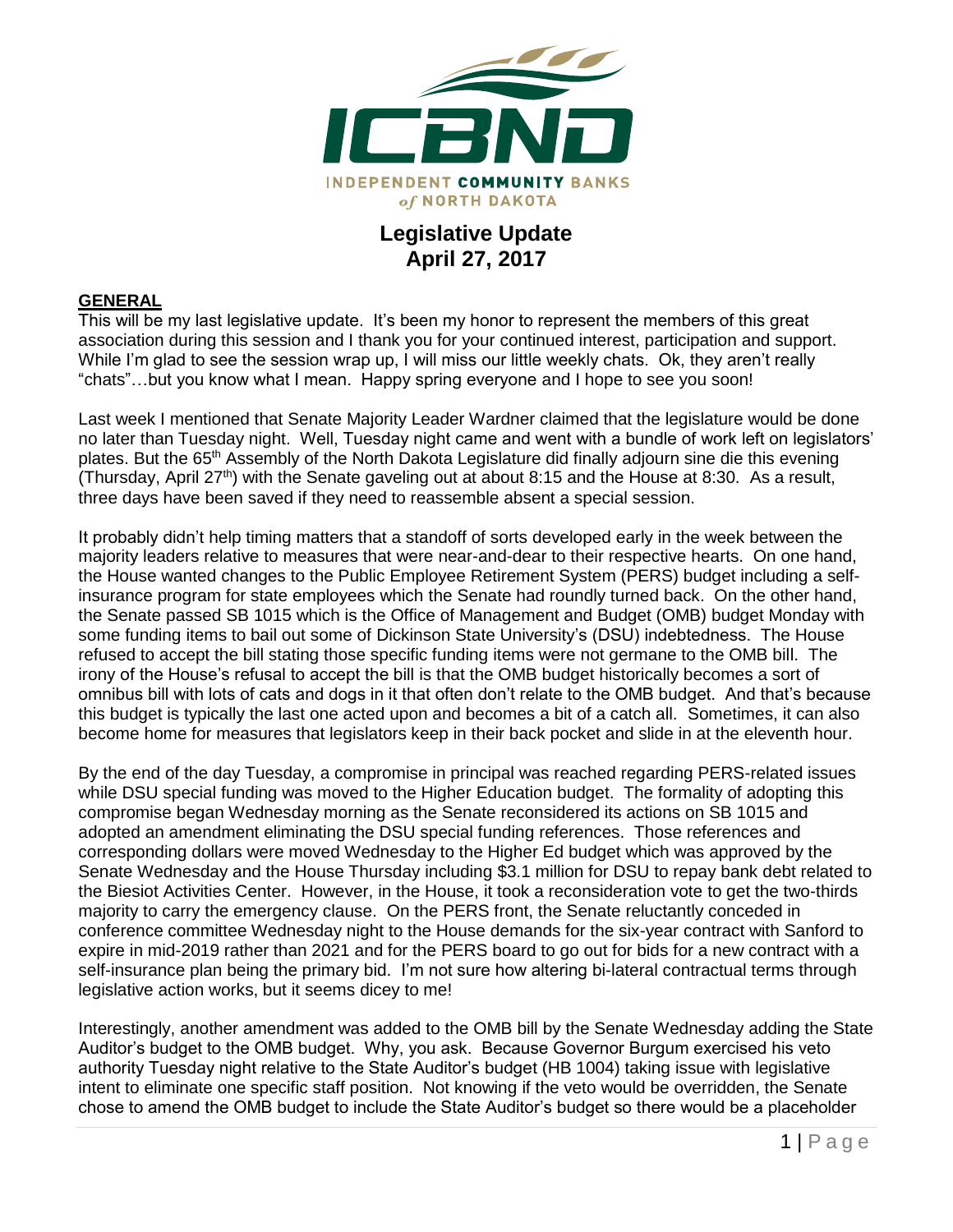for those dollars. Ultimately, the House did override the Governor's veto of HB 1004 Wednesday night, but the Senate sustained it Thursday morning so the State Auditor's budget will remain with the OMB budget bill.

A fairly monumental piece of legislation was approved Monday that has been in the works for several sessions. SB 2206, as substantially amended, became a two-year statewide pilot program wherein the state will take over funding social services for the counties. The counties will then eliminate mill levies for county social services creating permanent property tax relief (assuming the pilot program becomes permanent next session). While the property tax relief will vary across counties, it will in all cases be less than the twelve percent property tax credit that has been funded by the state recently. Rather, that relief will reportedly range from four percent to nine percent. Along with the pilot program, the measure contains an interim study meant to identify the costs of providing those services, potential efficiencies, as well as mandating a plan for the 2019 legislature to make the program permanent. The ultimate goal is to get the state out of the property tax business and get the counties away from funding state-mandated social services. While it's a complicated bill, it conceptually makes sense. We'll find out how it works in practice as it was signed by the governor mid-week.

The legislature finally came to agreement on the governor's salary at the 11<sup>th</sup> hour Thursday. If you recall, one of Governor Burgum's campaign promises was to turn back his salary while in office. From there it seemed to get unnecessarily complicated. At the end of the day, the governor's budget bill includes legislative intent that he accept the governor's salary, but he can choose not to and then any salary dollars that he declines would be eliminated from the budget appropriation. Uffda!

And, last but not least, the voluminous OMB bill was passed first by the House and then the Senate during floor sessions Thursday evening starting at 7 pm. The 65<sup>th</sup> Assembly of the North Dakota Legislature is over!

## **BILL UPDATES FROM ICBND "PRIORITY" TRACKING LIST**

SB 2014 is the Industrial Commission budget including the Housing Finance Agency (HFA) and the Bank of North Dakota (BND) and the amended version was approved by both chambers this week following conference committee agreement and reports. The measure was approved to the satisfaction of ICBND after proposed House cuts to both HFA and BND were restored in the final bill.

HB 1024 was also approved out of conference committee by both chambers to ICBND's satisfaction with the final version restoring language articulating the state's repayment obligation of DAPL-related protest costs that were funded by the Bank of North Dakota.

Thank you again for your participation in the legislative process this session. While most of ICBND's advocacy efforts this session were of a defensive nature, I believe independent community banks fared well!

Sincerely,

Bany D. Haugen

*Barry D. Haugen President [barryh@icbnd.com](mailto:barryh@icbnd.com) cell: 701.955.4308 office: 701.258.7121*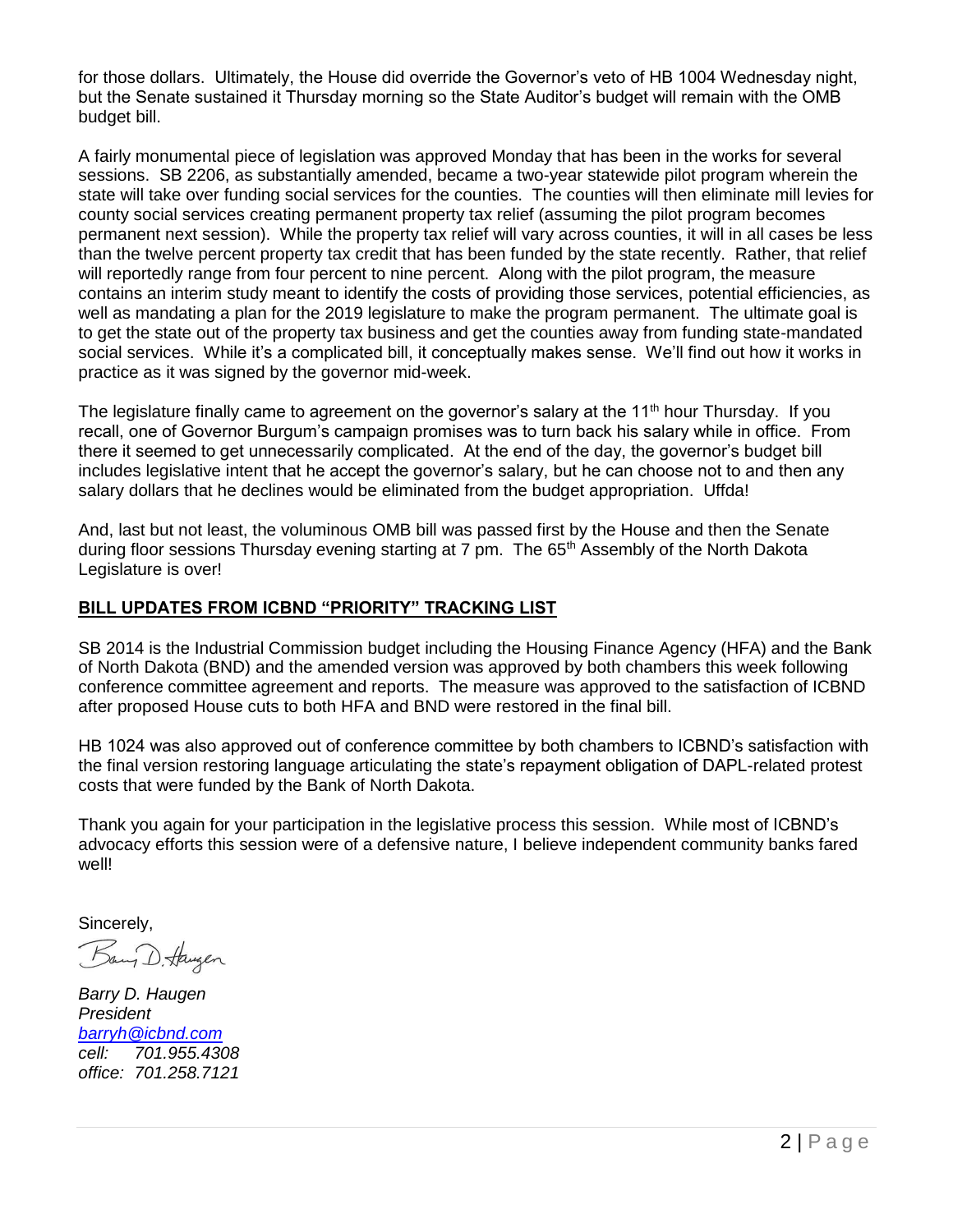

## **ICBND PRIORITY LIST AND BILL STATUS DETAIL**

| <b>Bill</b>    | <b>Status</b>                                                                                                                                                     | <b>Title</b>                                                                                                                                                                                                                                                                                                                                                                                                                                              |
|----------------|-------------------------------------------------------------------------------------------------------------------------------------------------------------------|-----------------------------------------------------------------------------------------------------------------------------------------------------------------------------------------------------------------------------------------------------------------------------------------------------------------------------------------------------------------------------------------------------------------------------------------------------------|
| HB 1024        | House: PASSED<br>Senate: PASSED<br>04/26 S Second reading, passed as amended, yeas<br>45 nays 2<br>04/26 S Emergency clause carried                               | Relating to Bank of North Dakota transfers to the<br>state general fund; to provide for borrowing<br>authority; to provide for transfers; to provide<br>statements of legislative intent; and to declare an<br>emergency.                                                                                                                                                                                                                                 |
| HB 1126        | House: PASSED<br>Senate: PASSED<br><b>Governor: SIGNED</b><br>04/13 H Signed by Governor 04/13<br>04/21 Filed with Secretary Of State 04/13                       | Relating to public warehouse and grain buyer<br>licensing and insolvencies of public warehouses<br>and grain buyers; to repeal sections 60-02-39 and<br>60-02.1-25 of the North Dakota Century Code,<br>relating to warehouse closures; and to provide for a<br>legislative management study.                                                                                                                                                             |
| HB 1162        | House: PASSED<br>Senate: DEFEATED<br>03/15 S Reported back, do not pass, placed on<br>calendar 6 1 0<br>03/16 S Second reading, failed to pass, yeas 5 nays<br>41 | Relating to competition between the government<br>and private industry and to require a report to the<br>legislative management.                                                                                                                                                                                                                                                                                                                          |
| HB 1164        | House: DEFEATED<br>01/16 H Reported back, do not pass, placed on<br>calendar 11 2 1<br>01/19 H Second reading, failed to pass, yeas 14<br>nays 76                 | Relating to a corporate income tax credit for<br>reimbursement of employee child care<br>expenditures; and to provide an effective date.                                                                                                                                                                                                                                                                                                                  |
| HB 1169        | House: PASSED<br>Senate: PASSED<br>Governor: SIGNED<br>03/24 H Signed by Governor 03/23<br>03/27 Filed with Secretary Of State 03/24                              | Relating to carrying a handgun; to amend and<br>reenact sections 62.1-04-02 and 62.1-04-04 of the<br>North Dakota Century Code, relating to carrying<br>concealed firearms or dangerous weapons; and to<br>provide a penalty.                                                                                                                                                                                                                             |
| <b>HB 1177</b> | House: DEFEATED<br>01/19 H Amendment adopted, placed on calendar<br>01/23 H Second reading, failed to pass, yeas 9 nays<br>81                                     | Relating to the collection of property by affidavit and<br>the effect of the affidavit.                                                                                                                                                                                                                                                                                                                                                                   |
| HB 1182        | House: PASSED<br>Senate: DEFEATED<br>04/13 S Amendment adopted, placed on calendar<br>04/13 S Second reading, failed to pass, yeas 1 nays<br>46                   | Relating to approval of property tax incentives<br>granted by a city; to amend and reenact<br>subsection 7 of section 40-57.1-03, section 40-58-<br>20.2, and subsection 3 of section 54-35-26 of the<br>North Dakota Century Code, relating to approval of<br>property tax incentives granted by a city and<br>evaluation of economic development tax incentives;<br>to provide for a legislative management study; and<br>to provide an effective date. |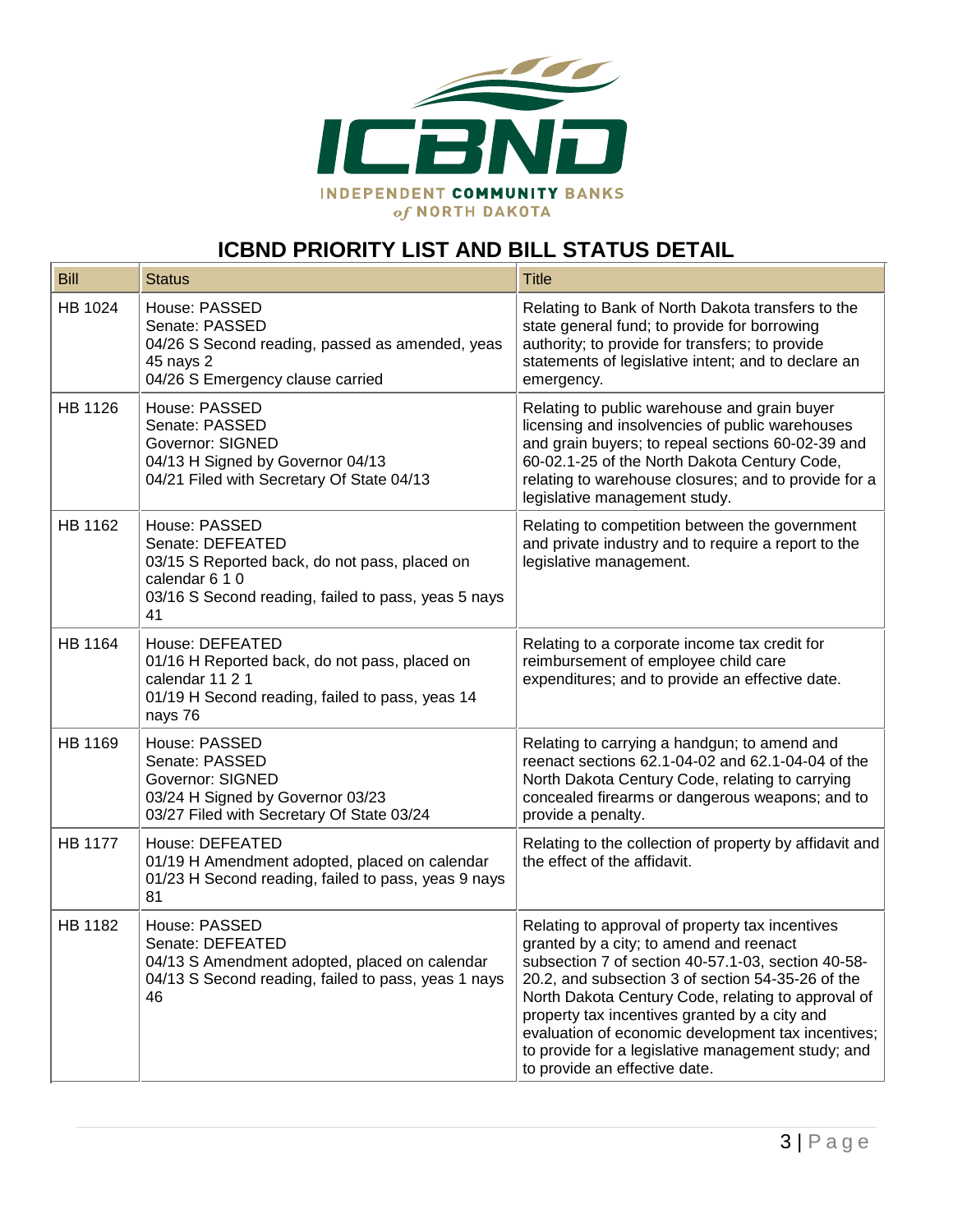| HB 1219        | House: PASSED<br>Senate: PASSED<br><b>Governor: SIGNED</b><br>03/23 H Signed by Governor 03/22<br>03/27 Filed with Secretary Of State 03/23                      | Relating to the process for converting manufactured<br>housing to real property.                                                                                                                                                                                                                                                                                                                                                                                                                                                                                                                       |
|----------------|------------------------------------------------------------------------------------------------------------------------------------------------------------------|--------------------------------------------------------------------------------------------------------------------------------------------------------------------------------------------------------------------------------------------------------------------------------------------------------------------------------------------------------------------------------------------------------------------------------------------------------------------------------------------------------------------------------------------------------------------------------------------------------|
| HB 1223        | House: DEFEATED<br>01/27 H Amendment adopted, placed on calendar<br>01/31 H Second reading, failed to pass, yeas 19<br>nays 72                                   | Relating to allowing employers to purchase private<br>insurance for worker's compensation coverage.                                                                                                                                                                                                                                                                                                                                                                                                                                                                                                    |
| <b>HB 1228</b> | House: PASSED<br>Senate: PASSED<br><b>Governor: SIGNED</b><br>03/22 H Signed by Governor 03/21<br>03/23 Filed with Secretary Of State 03/22                      | Relating to actions to contest the validity of a trust,<br>trust decanting, and directed trustees; to amend<br>and reenact sections 47-02-27.4, 59-04.2-03, and<br>59-16-13 of the North Dakota Century Code,<br>relating to exclusions from the rule against<br>perpetuities and a trustee's duty to inform; to repeal<br>sections 59-14-01, 59-14-04, and 59-16-08 of the<br>North Dakota Century Code, relating to the capacity<br>of a settlor of a revocable trust, actions contesting<br>the validity of a trust, and powers to direct a trustee;<br>and to provide for retroactive application. |
| HB 1263        | House: DEFEATED<br>01/31 H Reported back, do not pass, placed on<br>calendar 12 2 0<br>02/06 H Second reading, failed to pass, yeas 13<br>nays 77                | Relating to the state's minimum wage.                                                                                                                                                                                                                                                                                                                                                                                                                                                                                                                                                                  |
| HB 1297        | House: WITHDRAWN<br>01/20 H Request return from committee<br>01/20 H Withdrawn from further consideration                                                        | Relating to creation of the affordable housing<br>revolving loan fund; to provide a continuing<br>appropriation; and to provide for a transfer.                                                                                                                                                                                                                                                                                                                                                                                                                                                        |
| HB 1303        | House: PASSED<br>Senate: DEFEATED<br>03/20 S Reported back, do not pass, placed on<br>calendar 600<br>03/21 S Second reading, failed to pass, yeas 0 nays<br>47  | A BILL for an Act to prohibit state agencies from<br>filling vacant employee positions; to provide for a<br>report; and to declare an emergency.                                                                                                                                                                                                                                                                                                                                                                                                                                                       |
| HB 1327        | House: DEFEATED<br>02/03 H Reported back, do not pass, placed on<br>calendar 13 1 0<br>02/10 H Second reading, failed to pass, yeas 24<br>nays 66                | Relating to exceptions from inspections for home<br>repairs performed by a homeowner.                                                                                                                                                                                                                                                                                                                                                                                                                                                                                                                  |
| HB 1352        | House: PASSED<br>Senate: PASSED<br><b>Governor: SIGNED</b><br>04/06 H Signed by Governor 04/05<br>04/13 Filed with Secretary Of State 04/05                      | Relating to custody and disposition of abandoned<br>motor vehicles; and to declare an emergency.                                                                                                                                                                                                                                                                                                                                                                                                                                                                                                       |
| HB 1382        | House: PASSED<br>Senate: DEFEATED<br>03/09 S Reported back, do not pass, placed on<br>calendar 600<br>03/10 S Second reading, failed to pass, yeas 14<br>nays 32 | Relating to the establishment of an education<br>savings account program.                                                                                                                                                                                                                                                                                                                                                                                                                                                                                                                              |
| HB 1425        | House: PASSED<br>Senate: DEFEATED<br>03/31 S Amendment adopted, placed on calendar                                                                               | A BILL for an Act to protect the rights and privileges<br>granted under the United States Constitution.                                                                                                                                                                                                                                                                                                                                                                                                                                                                                                |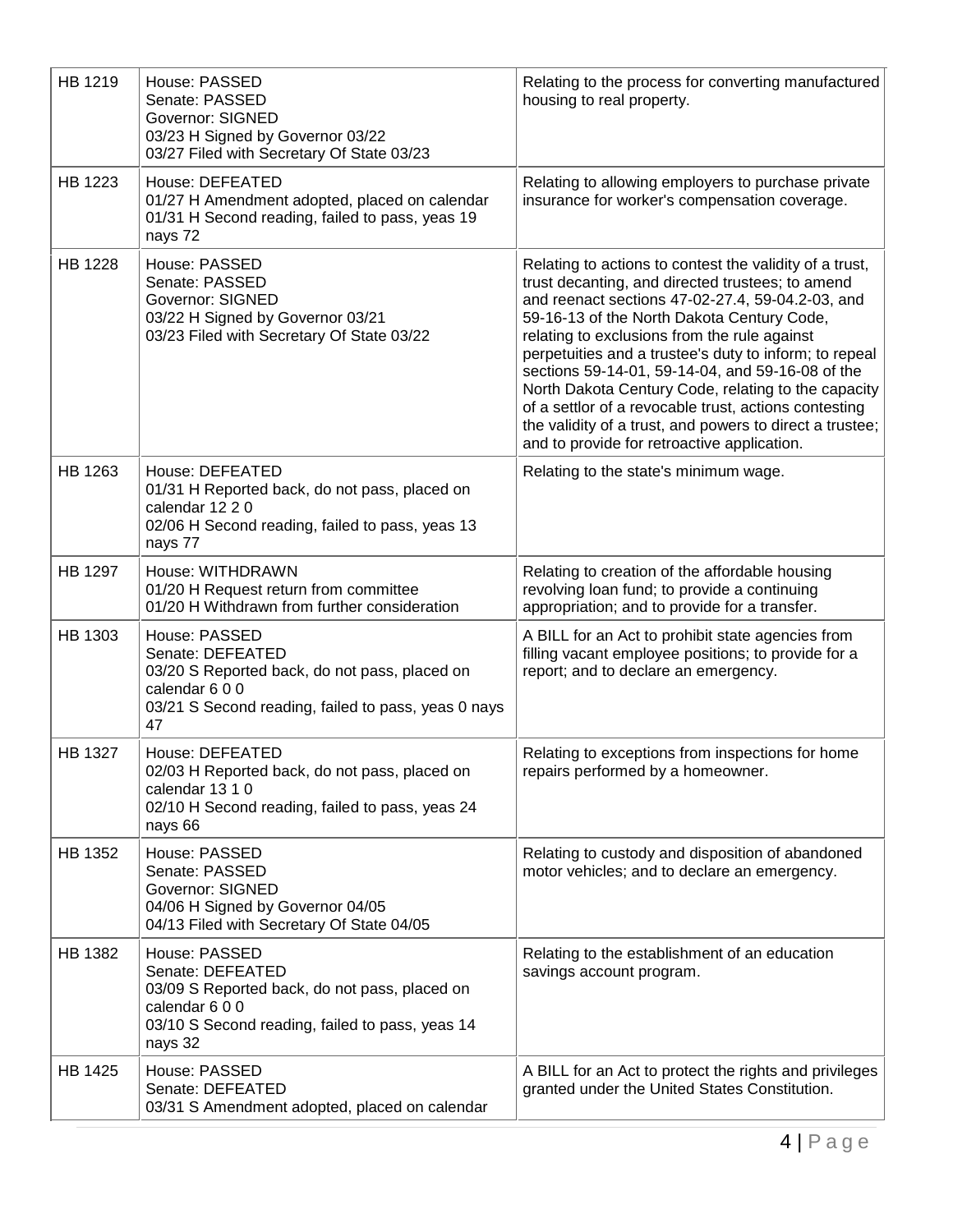|                | 03/31 S Second reading, failed to pass, yeas 15<br>nays 29                                                                                                         |                                                                                                                                                                                                                                                                                                                                                                                                                                                                                                                |
|----------------|--------------------------------------------------------------------------------------------------------------------------------------------------------------------|----------------------------------------------------------------------------------------------------------------------------------------------------------------------------------------------------------------------------------------------------------------------------------------------------------------------------------------------------------------------------------------------------------------------------------------------------------------------------------------------------------------|
| <b>SB 2008</b> | Senate: PASSED<br>House: PASSED<br>Governor: SIGNED<br>04/12 S Signed by Governor 04/12<br>04/13 Filed with Secretary Of State 04/12                               | AN ACT to provide an appropriation for defraying<br>the expenses of the department of financial<br>institutions; to provide for a study; and to provide for<br>a report to the legislative management.                                                                                                                                                                                                                                                                                                         |
| SB 2014        | Senate: PASSED<br>House: PASSED<br>04/26 H Signed by Speaker<br>04/26 S Signed by President                                                                        | Relating to loan guarantee fees, suspension of<br>recreational licenses, the housing incentive fund,<br>North Dakota mill and elevator profits, coal<br>development trust fund allocations, and a financial<br>center project; to repeal section 54-17-41 of the<br>North Dakota Century Code, relating to housing<br>incentive fund reports; to provide statements of<br>legislative intent; to provide for reports; to provide<br>exemptions; to provide an expiration date; and to<br>declare an emergency. |
| SB 2068        | Senate: DEFEATED<br>01/26 S Reported back, do not pass, placed on<br>consent calendar 14 0 0<br>01/27 S Second reading, failed to pass, yeas 0 nays<br>45          | A BILL for an Act to provide an appropriation for<br>defraying the expenses of the department of<br>financial institutions.                                                                                                                                                                                                                                                                                                                                                                                    |
| SB 2074        | Senate: DEFEATED<br>01/26 S Reported back, do not pass, placed on<br>consent calendar 14 0 0<br>01/27 S Second reading, failed to pass, yeas 0 nays<br>45          | Relating to the infrastructure revolving loan fund,<br>the housing incentive fund, the transfer of North<br>Dakota mill and elevator profits to the general fund,<br>and the coal development trust fund; to provide<br>legislative intent; and to provide an exemption.                                                                                                                                                                                                                                       |
| SB 2100        | Senate: PASSED<br>House: DEFEATED<br>02/23 H Reported back, do not pass, placed on<br>calendar 14 0 0<br>03/01 H Second reading, failed to pass, yeas 4 nays<br>84 | Relating to definitions under the North Dakota<br>money transmitter Act.                                                                                                                                                                                                                                                                                                                                                                                                                                       |
| SB 2130        | Senate: DEFEATED<br>01/27 S Amendment adopted, placed on calendar<br>01/30 S Second reading, failed to pass, yeas 8 nays<br>37                                     | Relating to defaulted student loan collection; to<br>amend and reenact sections 15-62.1-04, 15-62.1-<br>06, 15-62.1-07, and 15-62.1-10 of the North Dakota<br>Century Code, relating to defaulted student loan<br>collection; and to provide for a retroactive<br>application.                                                                                                                                                                                                                                 |
| SB 2159        | Senate: PASSED<br>House: PASSED<br><b>Governor: SIGNED</b><br>03/17 S Signed by Governor 03/15<br>03/20 Filed with Secretary Of State 03/16                        | Relating to management of a limited liability<br>company; and to provide for retroactive application.                                                                                                                                                                                                                                                                                                                                                                                                          |
| SB 2160        | Senate: PASSED<br>House: PASSED<br><b>Governor: SIGNED</b><br>03/14 S Signed by Governor 03/13<br>03/16 Filed with Secretary Of State 03/13                        | Relating to the duties of a recorder and providing<br>notice of foreclosure of tax liens; and to provide an<br>effective date.                                                                                                                                                                                                                                                                                                                                                                                 |
| SB 2167        | Senate: DEFEATED<br>02/03 S Reported back, do not pass, placed on<br>calendar 600                                                                                  | Relating to the adoption of central standard time;<br>and to repeal section 40-01-20 of the North Dakota<br>Century Code, relating to daylight saving time.                                                                                                                                                                                                                                                                                                                                                    |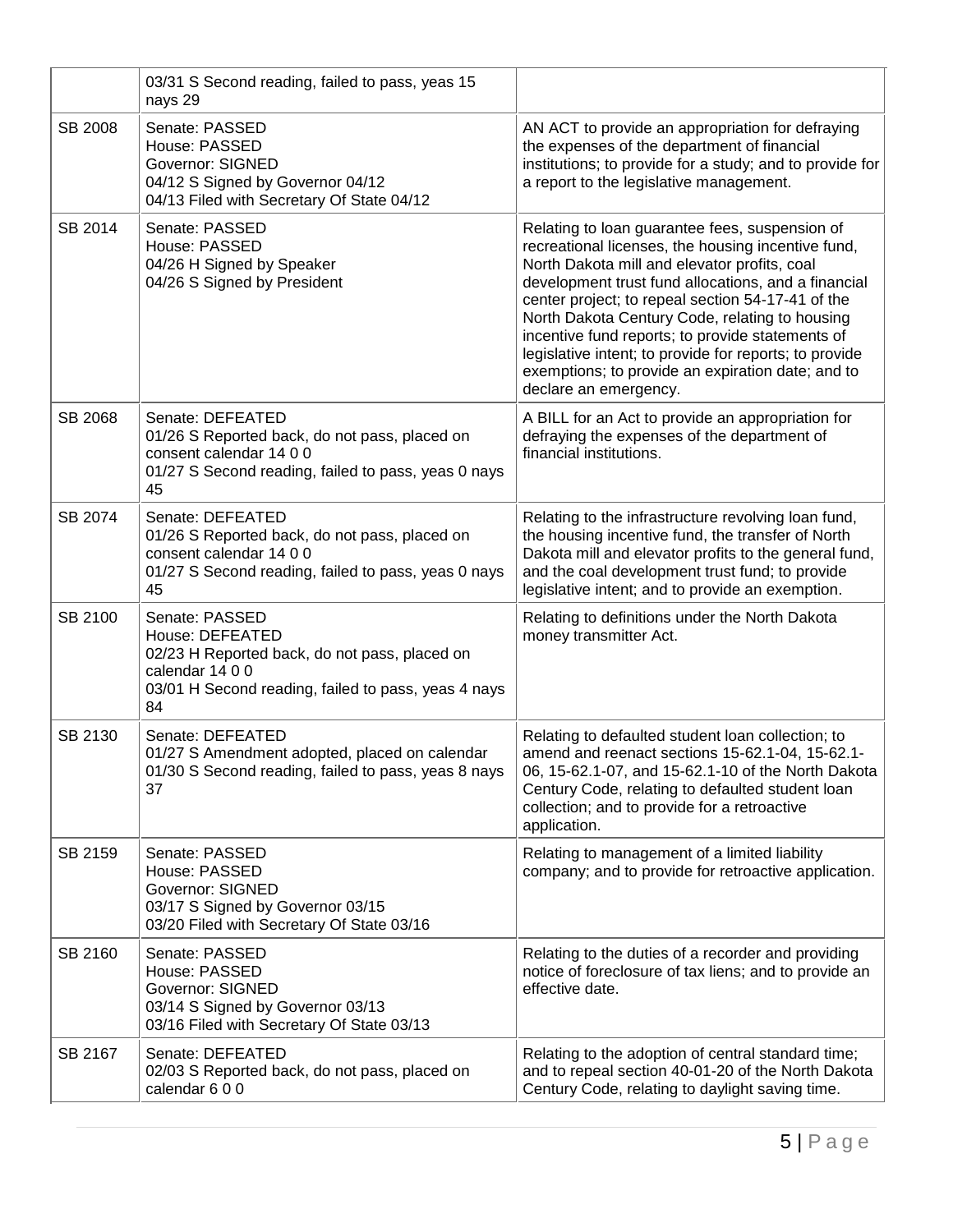|         | 02/07 S Second reading, failed to pass, yeas 11<br>nays 33                                                                                        |                                                                                                                                                                                                                                                                                                                                                                                                     |
|---------|---------------------------------------------------------------------------------------------------------------------------------------------------|-----------------------------------------------------------------------------------------------------------------------------------------------------------------------------------------------------------------------------------------------------------------------------------------------------------------------------------------------------------------------------------------------------|
| SB 2192 | Senate: DEFEATED<br>02/16 S Reported back, do not pass, placed on<br>calendar $1400$<br>02/17 S Second reading, failed to pass, yeas 0 nays<br>45 | Relating to the housing incentive fund tax credit; to<br>amend and reenact sections 54-17-40 and 54-17-<br>41 of the North Dakota Century Code, relating to<br>the housing incentive fund and housing finance<br>agency report; to provide a transfer; and to provide<br>an appropriation.                                                                                                          |
| SB 2212 | Senate: PASSED<br>House: PASSED<br><b>Governor: SIGNED</b><br>03/30 S Signed by Governor 03/29<br>03/31 Filed with Secretary Of State 03/30       | Relating to residency requirements of bank<br>directors.                                                                                                                                                                                                                                                                                                                                            |
| SB 2234 | Senate: DEFEATED<br>02/16 S Reported back, do not pass, placed on<br>calendar 14 0 0<br>02/17 S Second reading, failed to pass, yeas 0 nays<br>45 | Relating to the establishment of an essential<br>service worker home ownership incentive program<br>and essential service worker home ownership<br>incentive fund; to amend and reenact subsection 3<br>of section 54-17-40 of the North Dakota Century<br>Code, relating to the housing incentive fund; to<br>provide an appropriation and transfer; and to<br>provide a continuing appropriation. |
| SB 2260 | Senate: DEFEATED<br>01/25 S Reported back, do not pass, placed on<br>calendar 6 0 1<br>01/26 S Second reading, failed to pass, yeas 0 nays<br>46  | Relating to exemptions from money broker<br>regulation.                                                                                                                                                                                                                                                                                                                                             |
| SB 2266 | Senate: PASSED<br>House: DEFEATED<br>03/13 H Amendment adopted, placed on calendar<br>03/15 H Second reading, failed to pass, yeas 43<br>nays 48  | Relating to the insurance commissioner taking over<br>the duties of the department of securities and the<br>securities commissioner; to provide for correction of<br>statutory references; and to provide appropriation<br>transfers.                                                                                                                                                               |
| SB 2276 | Senate: PASSED<br>House: PASSED<br>Governor: SIGNED<br>04/10 S Signed by Governor 04/10<br>04/13 Filed with Secretary Of State 04/10              | Relating to the prohibition of the diversion of<br>restricted assets and the priority of those assets in<br>a dissolution.                                                                                                                                                                                                                                                                          |
| SB 2296 | Senate: PASSED<br>House: PASSED<br><b>Governor: SIGNED</b><br>03/27 S Signed by Governor 03/24<br>03/31 Filed with Secretary Of State 03/24       | Relating to pledge of security in place of depository<br>bond; and to repeal section 21-04-11 of the North<br>Dakota Century Code, relating to records of<br>securities.                                                                                                                                                                                                                            |
| SB 2301 | Senate: PASSED<br>House: PASSED<br><b>Governor: SIGNED</b><br>04/06 S Signed by Governor 04/05<br>04/13 Filed with Secretary Of State 04/05       | Relating to specialty pharmacy services; to provide<br>a penalty; and to provide for application.                                                                                                                                                                                                                                                                                                   |
| SB 2305 | Senate: DEFEATED<br>02/06 S Reported back, do not pass, placed on<br>calendar 5 1 0<br>02/07 S Second reading, failed to pass, yeas 12<br>nays 32 | Relating to a corporate income tax credit for<br>reimbursement of employee child care<br>expenditures; and to provide an effective date.                                                                                                                                                                                                                                                            |